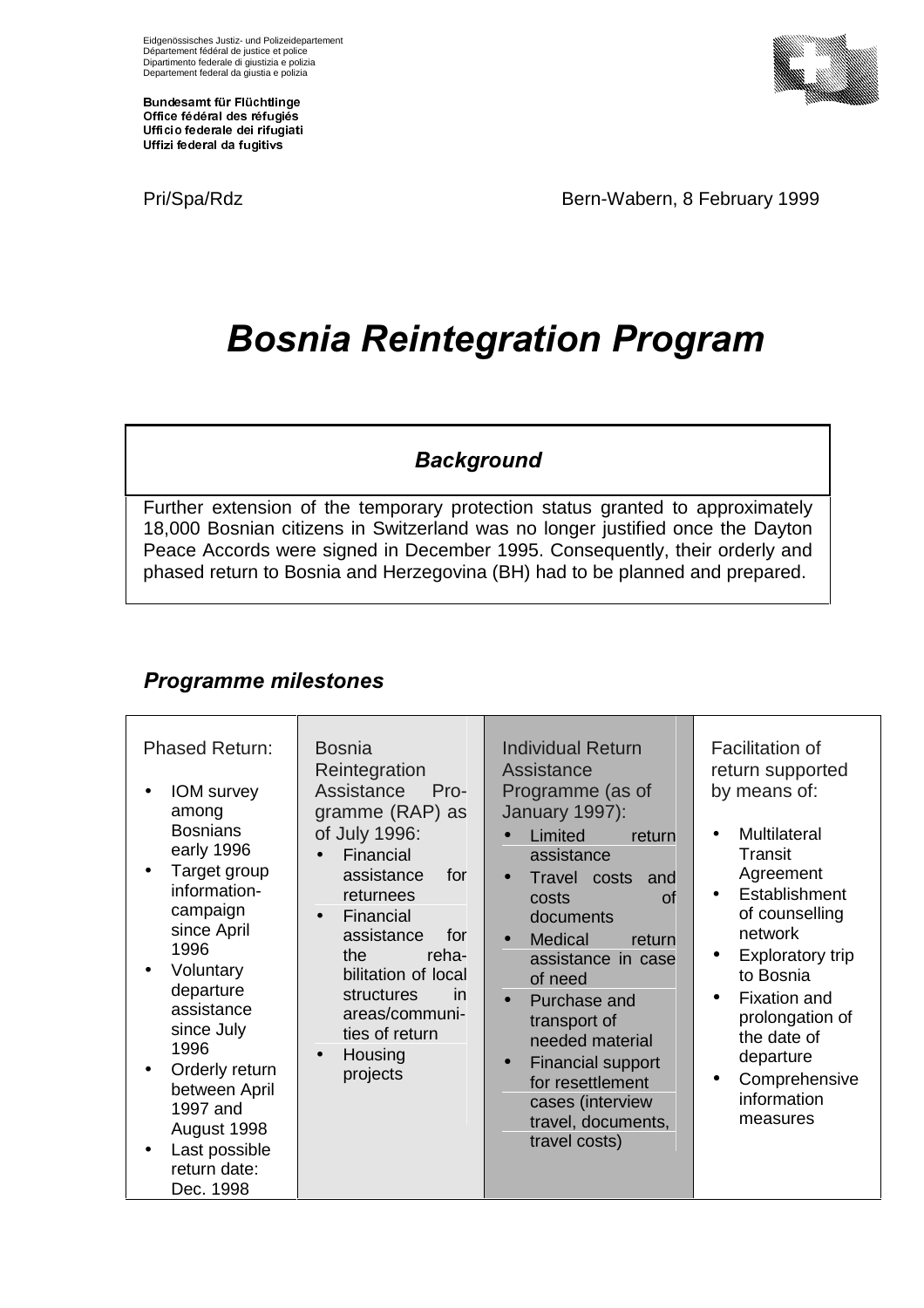## Beneficiaries<sup>i</sup>

| Programme beneficiaries                  | Limitations                             |
|------------------------------------------|-----------------------------------------|
| Regardless of the ethnicity and place of | Conditions:                             |
| origin and/or return:                    | Voluntary return according to fixed     |
| Asylum-seekers with pending              | $\bullet$                               |
| applications or appeals                  | departure dates                         |
| Rejected asylum-seekers                  | Entry to Switzerland before June 26,    |
| $\bullet$                                | $\bullet$                               |
| Persons granted temporary                | 1996 (exclusion of pull factor)         |
| $\bullet$                                | No criminal record                      |
| protection status                        | $\bullet$                               |
| Persons granted refugees status          | Insufficient individual financial means |
| $\bullet$                                | $\bullet$                               |
| Persons with special temporary permits   | Return to one of the countries          |
| $\bullet$                                | $\bullet$                               |
| issued within "action Bosnia" (ex-       | emerged upon dissolution of the         |
| seasonal workers and their families)     | former Yugoslavia                       |

#### **Programme Implementation**

| Goals                                                                                                                                                                                                                                                                                                                                    | Elements of Implementation                                                                                                                                                                                                                                                                                                                                  |
|------------------------------------------------------------------------------------------------------------------------------------------------------------------------------------------------------------------------------------------------------------------------------------------------------------------------------------------|-------------------------------------------------------------------------------------------------------------------------------------------------------------------------------------------------------------------------------------------------------------------------------------------------------------------------------------------------------------|
| Facilitate the reintegration process<br>(reconstruction of homes,<br>rehabilitation of property, etc.)<br>through direct financial assistance;<br>bridging of basic costs of living;<br>Keeping track of return and<br>reintegration process through phased<br>payment of assistance combined with<br>regular interviewing of returnees. | Returnees are entitled to the first<br>instalment amounting to 60% of<br>the financial assistance<br>immediately upon return to Bosnia<br>The remaining 40% are due after 6<br>months from their arrival to Bosnia<br>All the beneficiaries of the RAP<br>have to fill out/answer a detailed<br>questionnaire twice within 6<br>months from the return date |
| Support to the reconstruction and<br>rehabilitation process in BH of local<br>communities and regions mostly<br>affected by returns.                                                                                                                                                                                                     | (Re)Construction of the local<br>infrastructure in the regions where<br>returnees decide to reside upon<br>their return: schools, hospitals,<br>cultural facilities, etc.                                                                                                                                                                                   |
| rehabilitation of apartments meant as<br>provisional solution for those<br>returnees who presently cannot<br>return to their places of origin.                                                                                                                                                                                           | Housing project(s): limited duration<br>$\bullet$<br>of the rental agreements, returnees<br>have to pay the rent themselves                                                                                                                                                                                                                                 |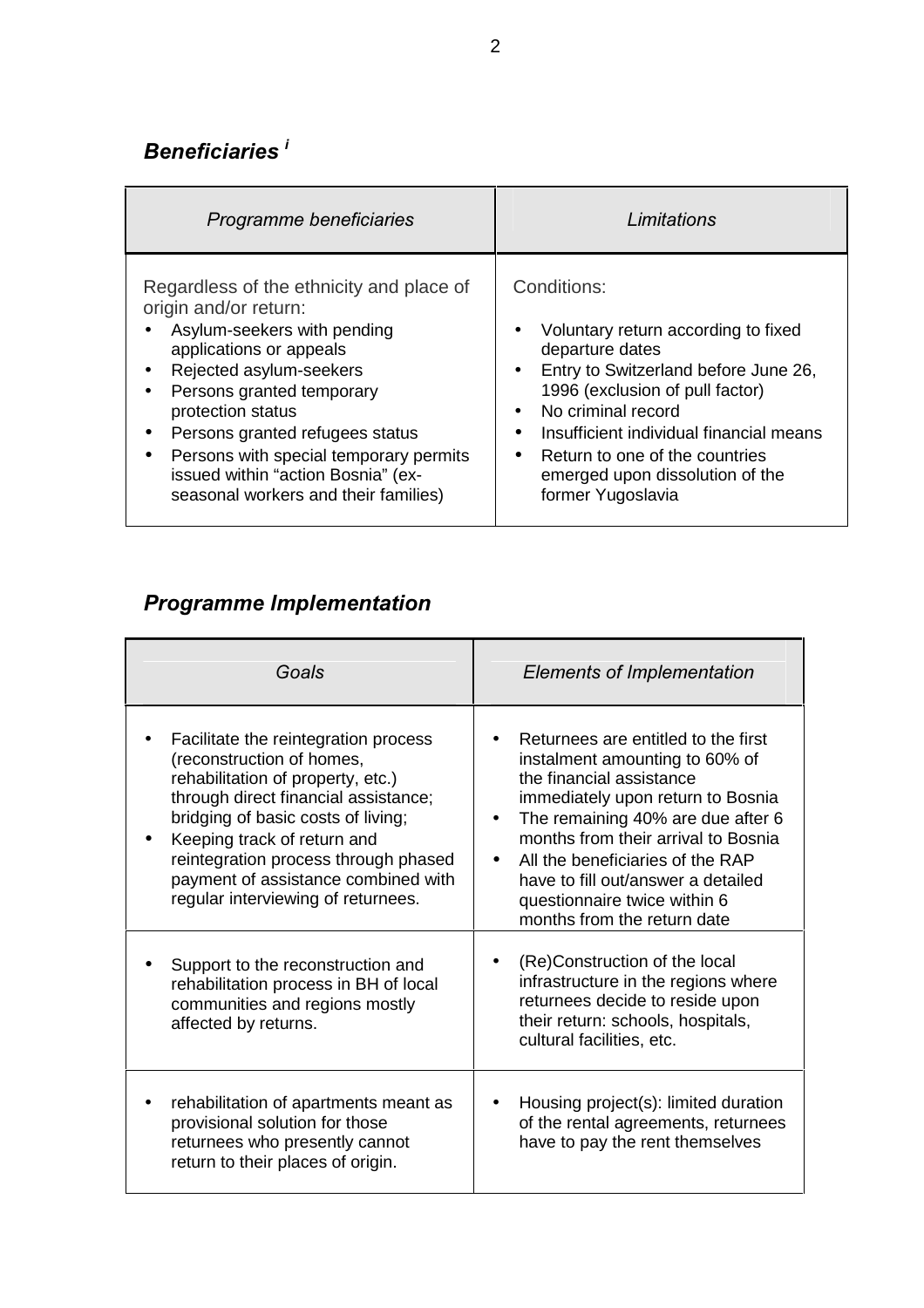| RA Programme                                                                               | Other types of<br>assistance                                                                                                                                                                                                                   | Departure costs                                                                                                                                         |
|--------------------------------------------------------------------------------------------|------------------------------------------------------------------------------------------------------------------------------------------------------------------------------------------------------------------------------------------------|---------------------------------------------------------------------------------------------------------------------------------------------------------|
| 4,800 DEM per adult<br>2,400 DEM per child<br>1,200 DEM as family<br>subsistence allowance | individual return<br>$\bullet$<br>assistance scheme<br>medical return<br>$\bullet$<br>assistance<br>(financement of medical<br>supplies for max. 6<br>months or of treatment<br>costs)<br>contribution to<br>$\bullet$<br>purchase of material | issuance of the travel<br>documents<br>purchase of bus or air<br>$\bullet$<br>transport<br>transport of purchased<br>$\bullet$<br>material (as freight) |

#### **Summarised Reintegration / Return Assistance**

#### **Counterparts**

| Single<br>counterpart                                                              | Org. unit /<br><b>Ministry</b>                                                                                   | <b>Responsibility / Duties</b>                                                                                                                                                                                                                                                                     |
|------------------------------------------------------------------------------------|------------------------------------------------------------------------------------------------------------------|----------------------------------------------------------------------------------------------------------------------------------------------------------------------------------------------------------------------------------------------------------------------------------------------------|
| <b>FOR</b><br>(Federal Office<br>for Refugees)                                     | <b>Federal Ministry</b><br>of Justice and<br>Police (FMJP)                                                       | Overall programme responsibility<br>❖<br><b>Budget responsibility</b><br>❖<br>Collaboration on concept development and<br>❖<br>programme implementation<br>Operational responsibility in Switzerland<br>❖                                                                                          |
| <b>RCO</b><br>(cantonal<br>Returnees'<br>Counselling<br>Office)                    | Network of<br>Counselling<br>Offices in all the<br>cantons;<br>developed and<br>established by the<br><b>FOR</b> | Dissemination and communication of the<br>❖<br>return-specific information of the FOR to the<br>potential returnees<br>Individual counselling and supportive pre-<br>$\ddot{\bullet}$<br>departure guidance of the returnees<br>Filling out of the RAP applications and its<br>❖<br>sending to IOM |
| <b>DDC</b><br>(Federal<br>Department<br>for Develop-<br>ment and Co-<br>operation) | <b>Federal Ministry</b><br>for Foreign<br>Affairs (FMFA)                                                         | Collaboration on concept development and<br>❖<br>programme implementation<br>❖ Operational responsibility in Bosnia:<br>Management of payment offices<br>Management of structural projects<br>$\bullet$                                                                                            |
| <b>IOM</b><br>Coordinating<br><b>Bureau Berne</b>                                  | The IO acting on<br>behalf of the<br><b>FOR</b>                                                                  | Collaboration on concept development<br>❖<br>Co-ordination responsibility in Switzerland<br>❖<br>between the FOR and cantonal RCOs as<br>well as between the DDC in BH and the                                                                                                                     |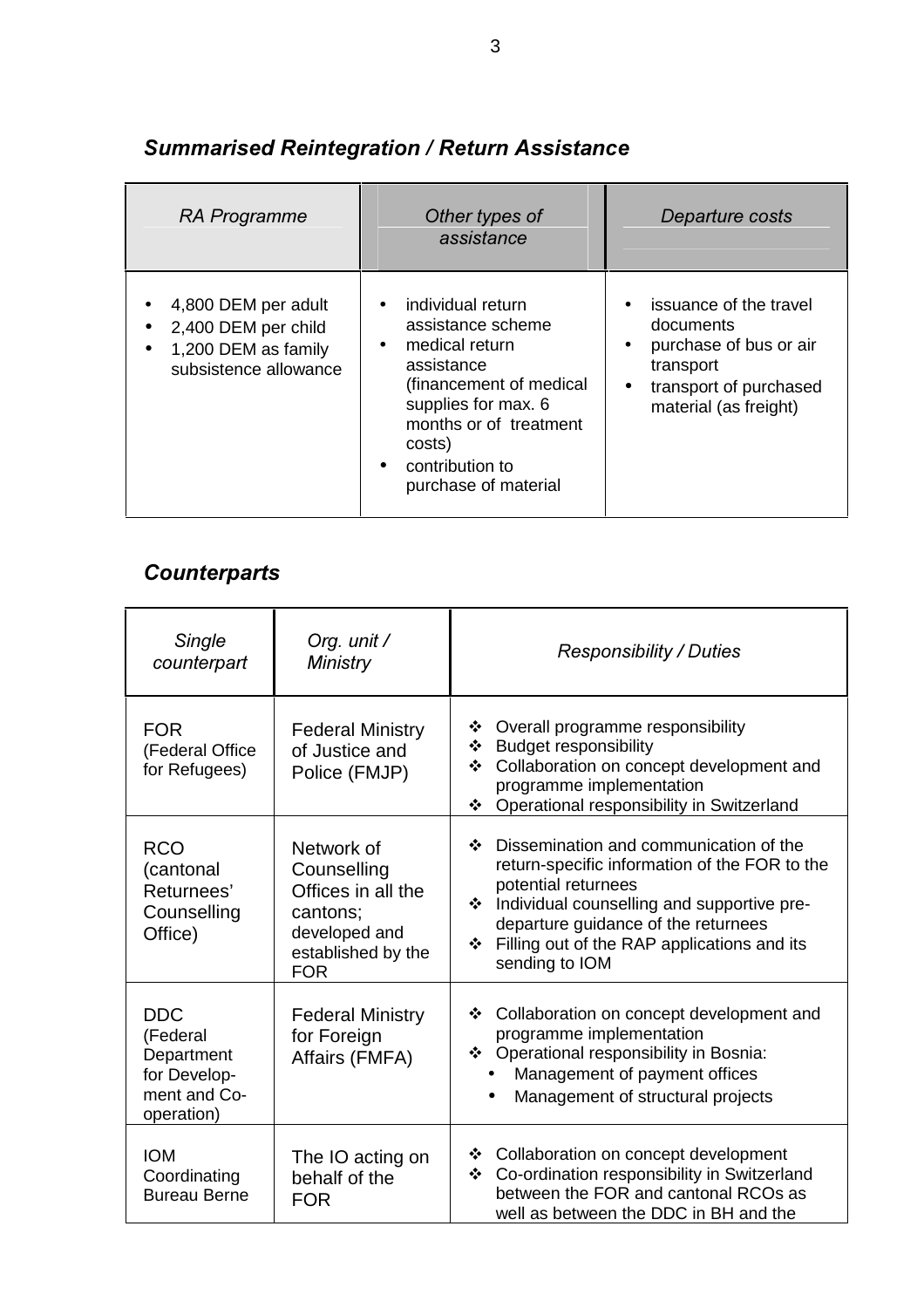|                                                | $\bullet$<br>$\bullet$ | <b>FOR</b><br>Registration of programme participants<br>Maintenance of database of programme<br>participants<br>Advising DDC and cantonal authorities of<br>eligible programme participants as well as<br>rejected cases.<br>❖ Information dissemination in Switzerland on<br>all ussies relevant for return (programme<br>conditions and benefits, transport options,<br>visa issues etc.) |
|------------------------------------------------|------------------------|---------------------------------------------------------------------------------------------------------------------------------------------------------------------------------------------------------------------------------------------------------------------------------------------------------------------------------------------------------------------------------------------|
| Government of Bosnia and<br>Herzegovina (GoBH) |                        | ❖ Project implementation in Bosnia based on<br>the agreement with the GoBH                                                                                                                                                                                                                                                                                                                  |